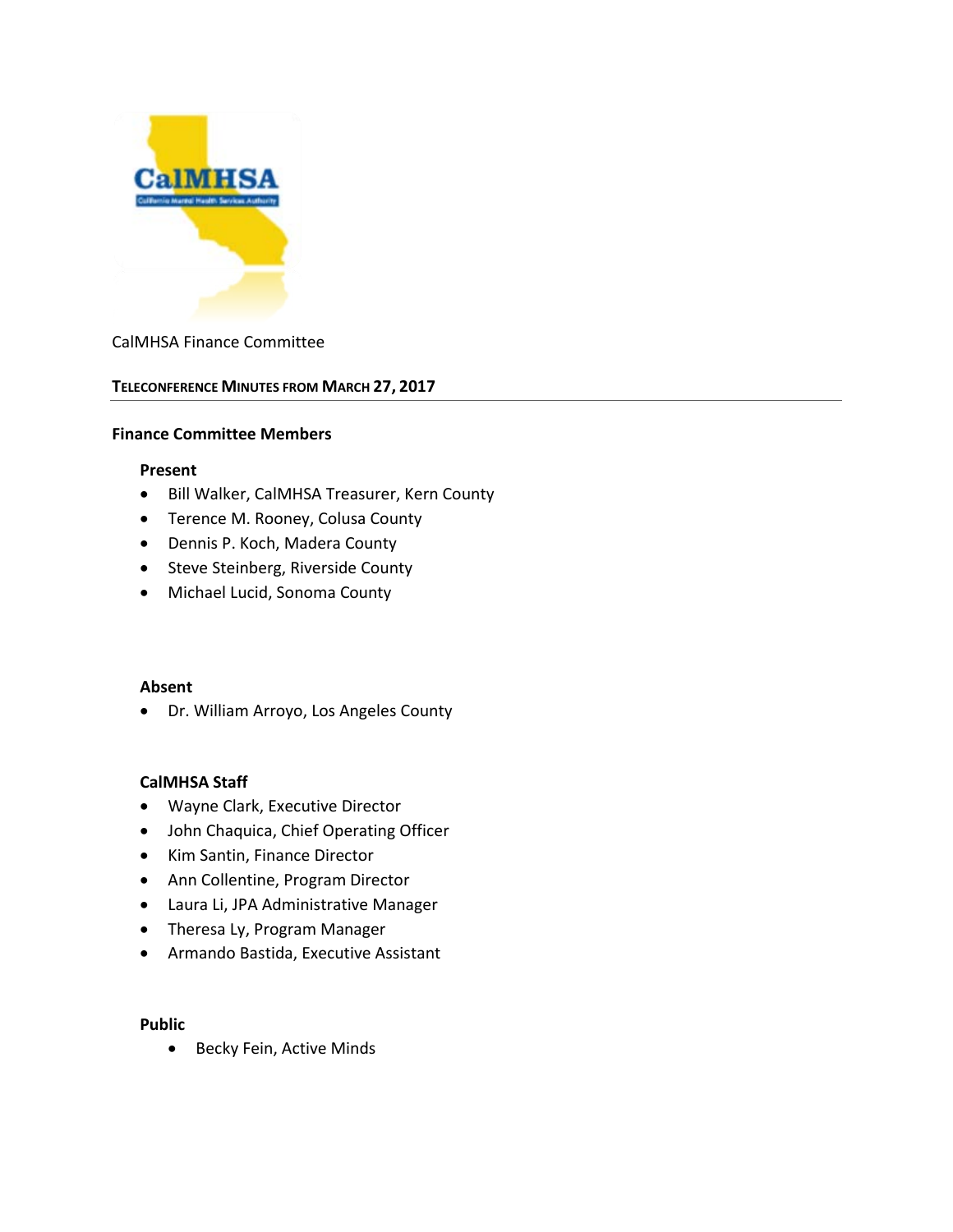# 1. **Call to Order**

The CalMHSA Finance Committee teleconference was called to order at 3:03 p.m. on February 27, 2017 by Finance Committee Chair Bill Walker, Kern County.

# 2. **Roll Call and Public Comment Instructions**

JPA Administrative Manager, Laura Li, CalMHSA, called roll and a quorum was established. All participants were asked to introduce themselves. Treasurer, Bill Walker, Kern County, proceeded to review the public comment instructions, noting that items not on the agenda would be reserved for public comment at the end of the meeting.

## 3. **Consent Calendar**

Treasurer, Bill Walker asked the committee for any changes to the following items:

## Routine Matters:

• Minutes from the February 27, 2017 Finance Committee Teleconference

# **Action: Approval of the consent calendar, with correction to the meeting minutes of January 23, 2017.**

**Motion: Colusa County – Terence M. Rooney Second: Sonoma County – Michael Lucid**

Public comment was heard from the following individual(s): *None*

## 4. **Cash Flow Management**

Treasurer, Bill Walker provided an overview of the current cash balance as of February 28, 2017. The cash flow at the end of the fiscal year is estimated to be \$4M.

## **Action: For information and discussion.**

Public comment was heard from the following individual(s): *None*

## 5. **George Hills Company Contract**

Wayne Clark, Executive Director, gave an overview of the staff report providing justification for the sole source contract with George Hills Company, for three years. Given the rationale for sole source the committee supported the recommendation for a three contract to be presented at the next Board meeting for approval.

## **Action: None, information only.**

**Motion: Colusa County – Terence M. Rooney Second: Riverside County – Steve Steinberg**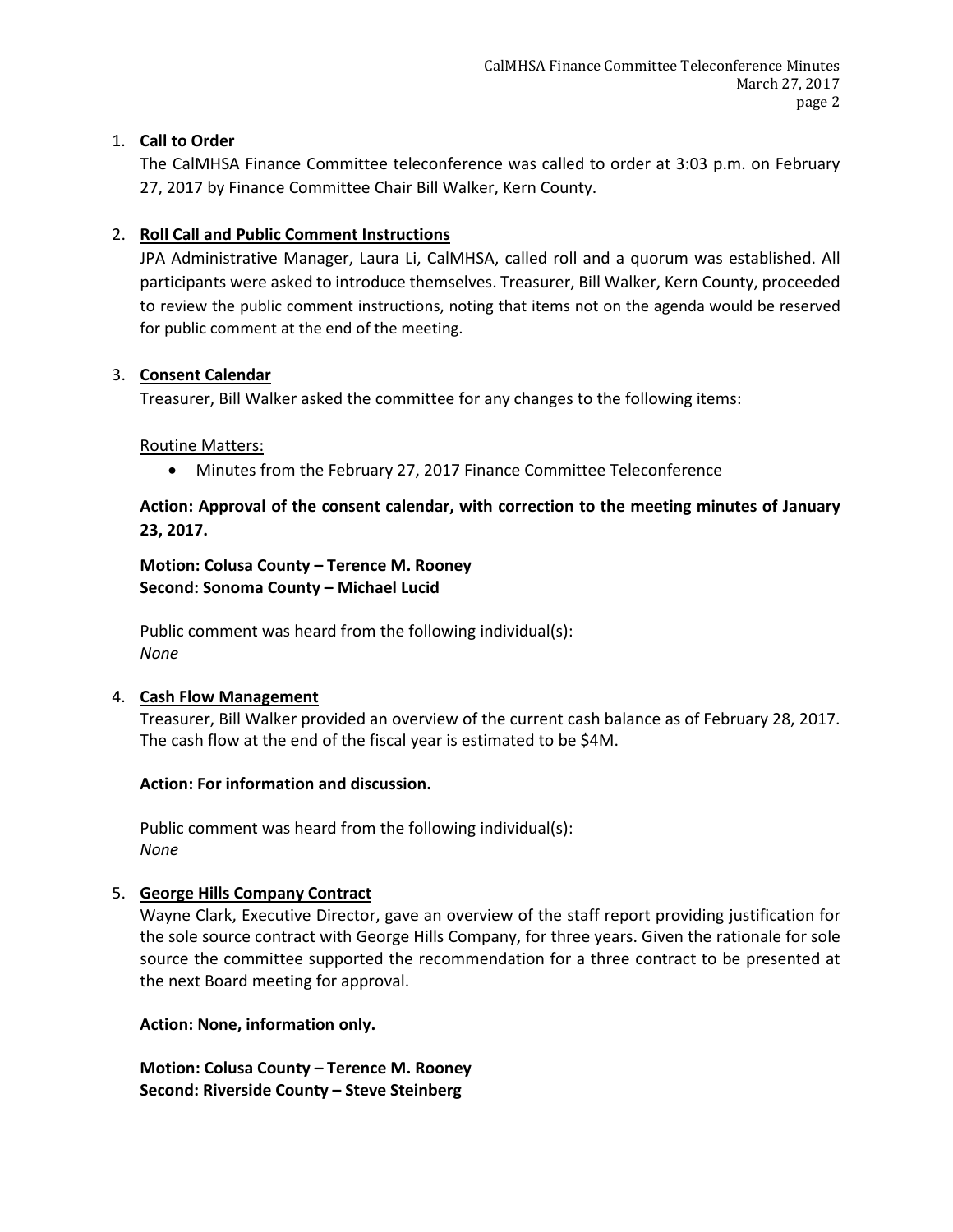Public comment was heard from the following individual(s): *None*

#### 6. **Complexities Related to Non-paying Counties**

Treasurer, Bill Walker provided an overview of the complexities related to non-paying counties staff report and opened it up to members for input and comment. The clarity of the staff report and attachments satisfied the committee. The Committee agreed to take the item to the Board of Directors meeting in April, for consideration and approval.

**Action: The Finance Committee approved to send the solutions for addressing the issue of member counties benefitting from programs, for which they do not financially contribute to the next Board of Directors meeting.**

**Motion: Colusa County – Terence M. Rooney Second: Madera County – Dennis Koch** 

Public comment was heard from the following individual(s): *None*

#### 7. **CalMHSA Financial Audit Engagement**

Kim Santin, Finance Director, provided a brief explanation of reasons to continue with James Marta and Company. This item will be presented to the Board of Directors.

**Action: None, information only.**

#### **Motion: Sonoma County – Michael Lucid Second: Colusa County – Terence M. Rooney**

Public comment was heard from the following individual(s): *None*

## 8. **CalMHSA Executive Director Finance Report**

Wayne Clark, Executive Director, provided a state of the authority on the following topics:

- Santa Clara plans to fund CalMHSA for FY 16-17
- $\ddot{\bullet}$  Three year plan with Los Angeles, expect funds in FY 17-18
- $\triangleq$  Conversations with NIMH Director on potential funding
- New case statement has been developed and we will be distributed to CEO's

## **Action: None, information only.**

Public comment was heard from the following individual(s): *None*